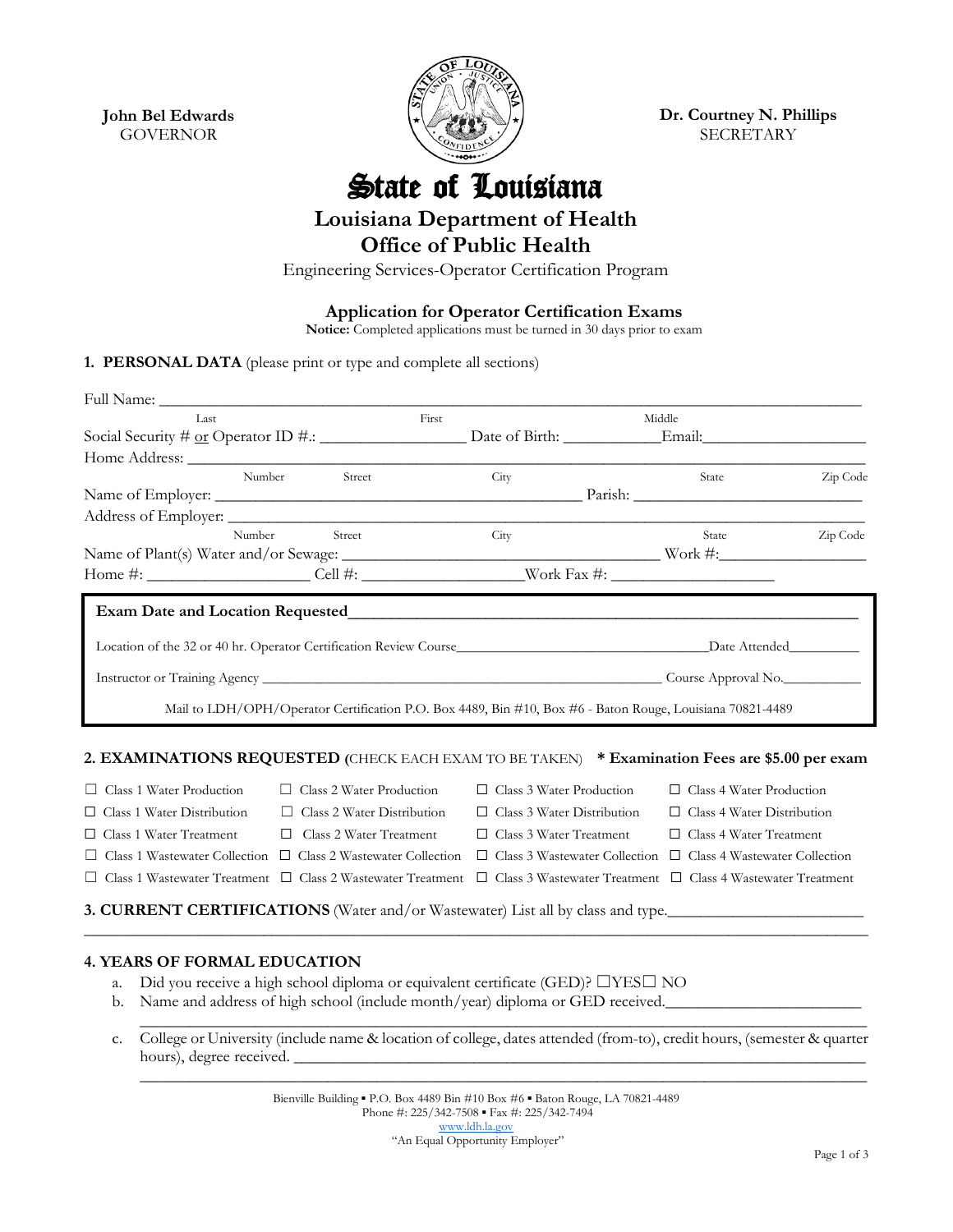d. Other schools attended (include business, trade, military, etc.). Be sure to include name and address of each school, dates attended (month and year), type of course, and diploma or certificates received. If no diploma or certificate, indicate whether or not you completed the course. Indicate total number of classroom hours for completed courses.

 $\mathcal{L}_\mathcal{L} = \{ \mathcal{L}_\mathcal{L} = \{ \mathcal{L}_\mathcal{L} = \{ \mathcal{L}_\mathcal{L} = \{ \mathcal{L}_\mathcal{L} = \{ \mathcal{L}_\mathcal{L} = \{ \mathcal{L}_\mathcal{L} = \{ \mathcal{L}_\mathcal{L} = \{ \mathcal{L}_\mathcal{L} = \{ \mathcal{L}_\mathcal{L} = \{ \mathcal{L}_\mathcal{L} = \{ \mathcal{L}_\mathcal{L} = \{ \mathcal{L}_\mathcal{L} = \{ \mathcal{L}_\mathcal{L} = \{ \mathcal{L}_\mathcal{$  $\mathcal{L}_\mathcal{L} = \{ \mathcal{L}_\mathcal{L} = \{ \mathcal{L}_\mathcal{L} = \{ \mathcal{L}_\mathcal{L} = \{ \mathcal{L}_\mathcal{L} = \{ \mathcal{L}_\mathcal{L} = \{ \mathcal{L}_\mathcal{L} = \{ \mathcal{L}_\mathcal{L} = \{ \mathcal{L}_\mathcal{L} = \{ \mathcal{L}_\mathcal{L} = \{ \mathcal{L}_\mathcal{L} = \{ \mathcal{L}_\mathcal{L} = \{ \mathcal{L}_\mathcal{L} = \{ \mathcal{L}_\mathcal{L} = \{ \mathcal{L}_\mathcal{$ 

 $\Box$ 

## **5. WATER AND/OR WASTEWATER WORK EXPERIENCE**

|                             | <b>CURRENT EMPLOYMENT:</b> Start Date (include month, day, and year) _____/ _____/ to PRESENT |  |  |  |  |
|-----------------------------|-----------------------------------------------------------------------------------------------|--|--|--|--|
|                             |                                                                                               |  |  |  |  |
|                             |                                                                                               |  |  |  |  |
|                             |                                                                                               |  |  |  |  |
|                             | Name and Title of immediate supervisor.                                                       |  |  |  |  |
| Total hours worked per week |                                                                                               |  |  |  |  |
|                             |                                                                                               |  |  |  |  |
|                             |                                                                                               |  |  |  |  |
|                             | <b>PREVIOUS EMPLOYMENT</b> (include month, day, and year) ___ / ___ / ___ to ___ / ___ /      |  |  |  |  |
|                             |                                                                                               |  |  |  |  |
|                             |                                                                                               |  |  |  |  |
|                             |                                                                                               |  |  |  |  |
|                             | Name and Title of immediate supervisor                                                        |  |  |  |  |
| Total hours worked per week |                                                                                               |  |  |  |  |
|                             |                                                                                               |  |  |  |  |
|                             |                                                                                               |  |  |  |  |
|                             |                                                                                               |  |  |  |  |
|                             | <b>PREVIOUS EMPLOYMENT</b> (include month, day, and year) ___ / ___ / ___ to ___ / ___ /      |  |  |  |  |
|                             |                                                                                               |  |  |  |  |
|                             |                                                                                               |  |  |  |  |
|                             |                                                                                               |  |  |  |  |
| Total hours worked per week |                                                                                               |  |  |  |  |
|                             |                                                                                               |  |  |  |  |
|                             |                                                                                               |  |  |  |  |
|                             |                                                                                               |  |  |  |  |

Note: If more space is needed, use a separate sheet of paper of the same size as this application.

Bienville Building ▪ P.O. Box 4489 Bin #10 Box #6 ▪ Baton Rouge, LA 70821-4489 Phone #: 225/342-7508 · Fax #: 225/342-7494 ▪ [www.ldh.la.gov](http://www.ldh.la.gov/) "An Equal Opportunity Employer"